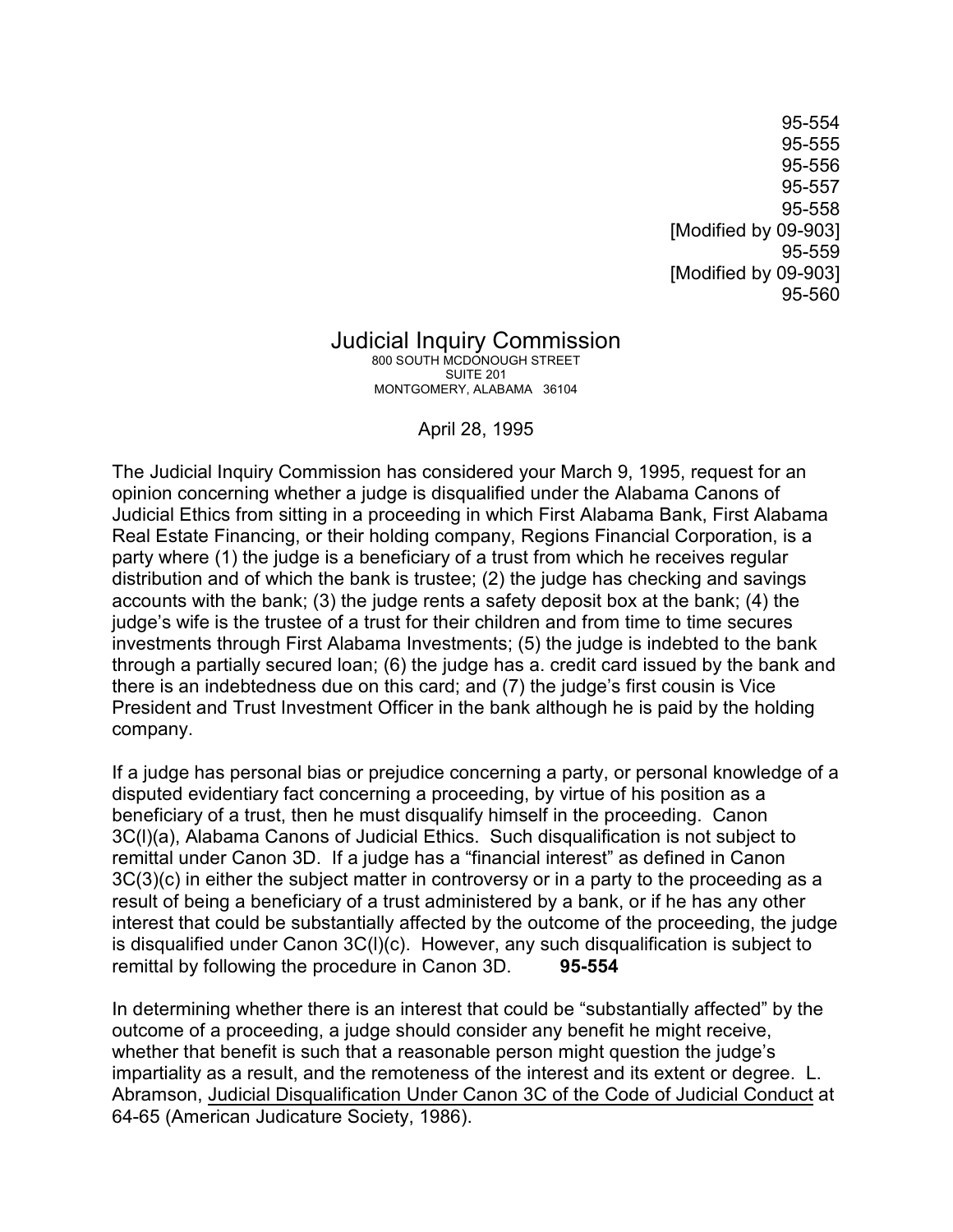95-554, 555, 556, 557, 558, 559 and 560 Page 2

Your second question has been addressed in prior opinions of the Commission. In Advisory Opinions 86-249, 86-260, and 89-367, the Commission found that a judge's ownership of a bank account creating a bank/customer relationship with the bank did not itself disqualify the judge from sitting in all proceedings involving the bank as a party, but that disqualification would occur under Canon 3C(l)(d)(ii) if the judge's bank account or bank/customer relationship could be substantially affected by the outcome of the proceeding. Canon 3C(l)(d)(ii) requires disqualification where the judge is "known by the judge to have an interest that could be substantially affected by the outcome of the proceeding." Such disqualification may be remitted by following the procedure in Canon 3D. **95-555** 

The Commission also has previously decided that a judge is not disqualified in a proceeding in which a bank is a party due to his rental of a safety deposit box at the bank unless such interest could be substantially affected by the outcome of the proceeding. Canon 3C(1)(d)(ii). Again, any such disqualification may be remitted under Canon 3D. **95-556**

The Commission assumes that the fourth listed circumstance involves a situation in which the judge's spouse is a customer of First Alabama Investments. If the judge should have a personal bias or prejudice concerning a party, or personal knowledge of disputed evidentiary facts concerning a proceeding, as a result of such relationship of his spouse, then he would be disqualified under Canon 3C(l)(a), and such disqualification would not be subject to remittal. **95-557** 

The judge is disqualified under Canon 3C(l)(c) if has any interest that could be substantially affected by the outcome of the proceeding or if he knows that he individually or as a fiduciary, or his spouse or minor child residing in his household, has a "financial interest" in the subject in controversy or in a party to the proceeding as a result of such relationship of his spouse. The term "financial interest" is defined in Canon 3C(3)(c). Any disqualification under Canon 3C(l)(c) may be remitted under the procedure in Canon 3D.

Your fifth and sixth questions involve indebtedness to the bank. In Advisory Opinions 86-276 and 76-5, the Commission advised that the mere existence of a debtor/creditor relationship does not cause disqualification under Canon 3C. "However, if additional factors exist such as the granting of special favors or the creation of a personal bias either in favor of or against the bank, disqualification would exist. Disqualification based on personal bias cannot be remitted." Advisory Opinion 89-369. See also, Advisory Opinion 76-5. Also, if the debt could be substantially affected by the outcome of the proceeding, disqualification would occur under Canon 3C(l)(d)(ii). A disqualification under Canon 3C(l)(d)(ii) may be remitted under Canon 3D.

**95-558 and 95-559**